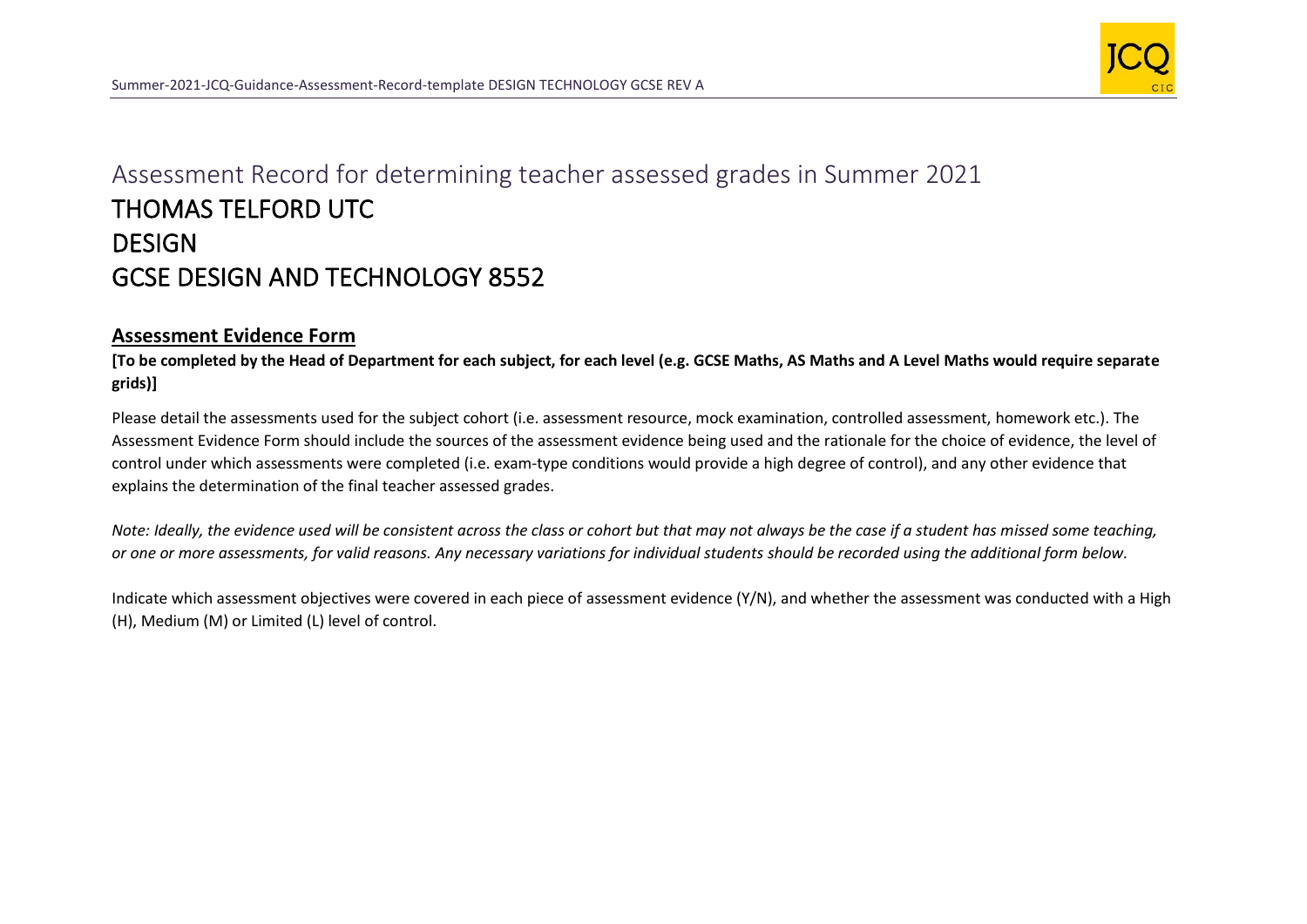

## Summer-2021-JCQ-Guidance-Assessment-Record-template DESIGN TECHNOLOGY GCSE REV A

|                                                                                                        | Type of<br>Assessment                                      | <b>Unit</b><br>Paper 1 |            | <b>Unit</b><br><b>NEA Non-Examined</b><br><b>Assessment</b> |     |     | Level of<br>Control<br>H, M, L |
|--------------------------------------------------------------------------------------------------------|------------------------------------------------------------|------------------------|------------|-------------------------------------------------------------|-----|-----|--------------------------------|
|                                                                                                        |                                                            | AO3                    | <b>AO4</b> | AO1                                                         | AO2 | AO3 |                                |
| Assessment 1: -<br>Non-exam assessment (NEA)<br>WITH TEACHER COMMENTARY<br>IN CLASS AND REMOTELY       | NEA Portfolio                                              |                        |            | Y                                                           | Y   | Y   | M                              |
| Assessment 2:-<br>Observation Record form and witness statement practical knowledge and<br>application | Formal Observation<br>Record Form and<br>witness statement |                        |            | Y                                                           | Y   | Y   | H                              |
| Assessment 3:<br><b>MOCK EXAM AP2 DECEMBER 2020</b>                                                    | Mock Exam                                                  | Y                      | Y          |                                                             |     |     | H                              |
| Assessment 4:<br><b>MOCK EXAM PAPER APRIL 2021</b>                                                     | Mock Exam                                                  | Y                      | Y          |                                                             |     |     | H                              |
| Assessment 5:-<br>Exampro Materials Test March 2021                                                    | Exampro Test Paper                                         | Y                      | Y          |                                                             |     |     | H                              |
| Assessment 6: THEORY PGONLINE<br>Unit 1 New and emerging technologies                                  | <b>END UNIT TEST</b>                                       | Υ                      | Y          |                                                             |     |     | H                              |
| Assessment 7: THEORY PGONLINE<br>Unit 2 Energy, materials, systems and devices                         | <b>END UNIT TEST</b>                                       | Y                      | Y          |                                                             |     |     | н                              |
| Assessment 8: THEORY PGONNLINE<br>Unit 3 Materials and their working properties                        | END UNIT TEST                                              | Y                      | Y          |                                                             |     |     | H                              |
| Assessment 9:<br><b>THEORY PGONLINE</b><br>Unit 4 Common specialist technical principles               | END UNIT TEST                                              | Y                      | Υ          |                                                             |     |     | L                              |
| Assessment 10:<br><b>THEORY PGONLINE</b><br>Unit 5A Papers and boards                                  | <b>END UNIT TEST</b>                                       | Y                      | Y          |                                                             |     |     | L                              |
| Assessment 11:<br><b>THEORY PGONLINE</b><br>Unit 5B Timber based materials                             | <b>END UNIT TEST</b>                                       | Y                      | Y          |                                                             |     |     | L                              |
| Assessment 12:<br><b>THEORY PGONLINE</b>                                                               | <b>END UNIT TEST</b>                                       | Y                      | Υ          |                                                             |     |     | L                              |